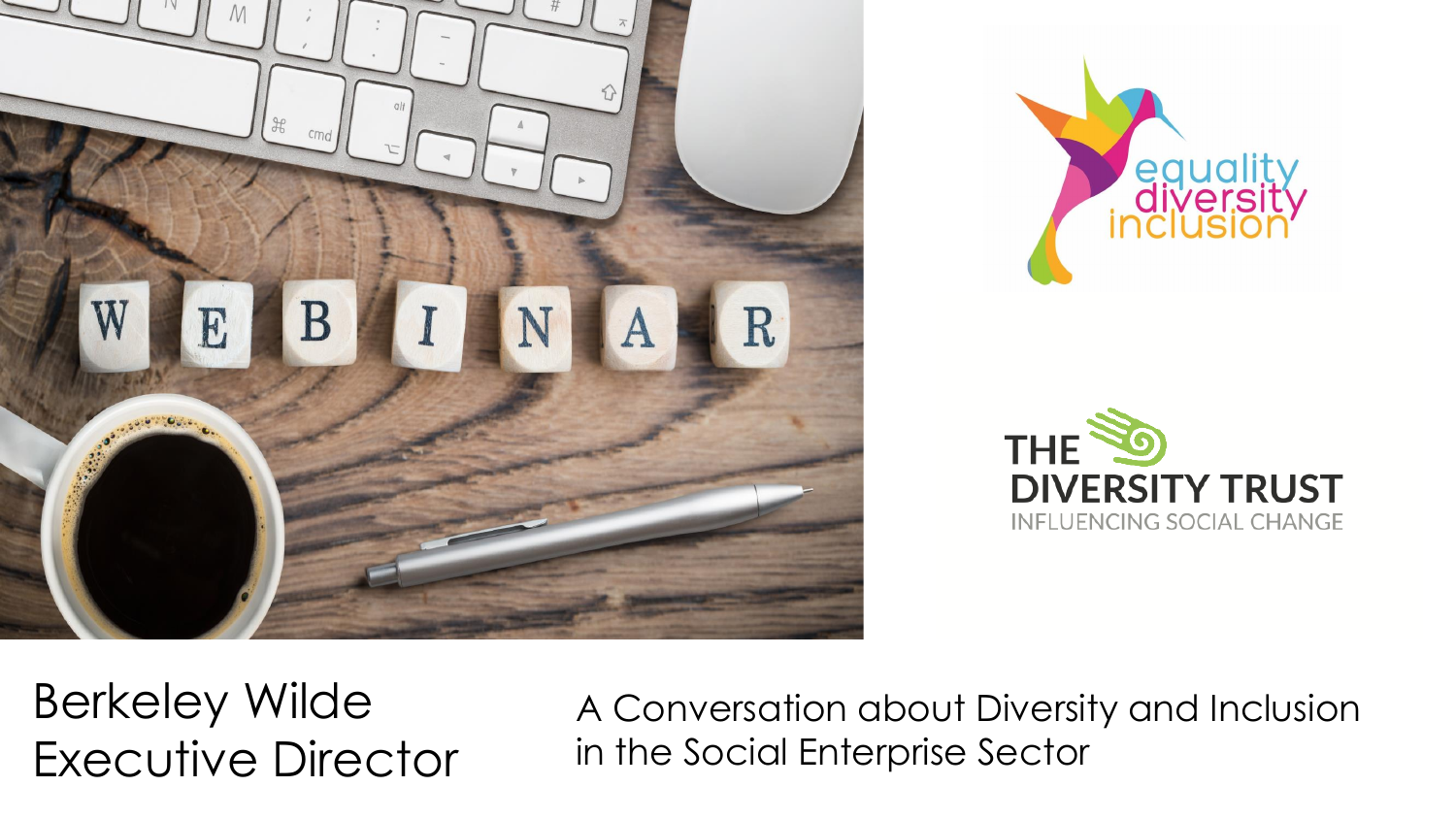### Influencing Social Change

- Values driven
- Non-profit
- Established in 2012
- UK-wide



- Training, consultancy and research
- Equalities-led lived experience
- Specialists in equality, diversity and inclusion
- Work across all sectors
- Research, evidence-based, published
- Collaborative and partnerships
- Empowering

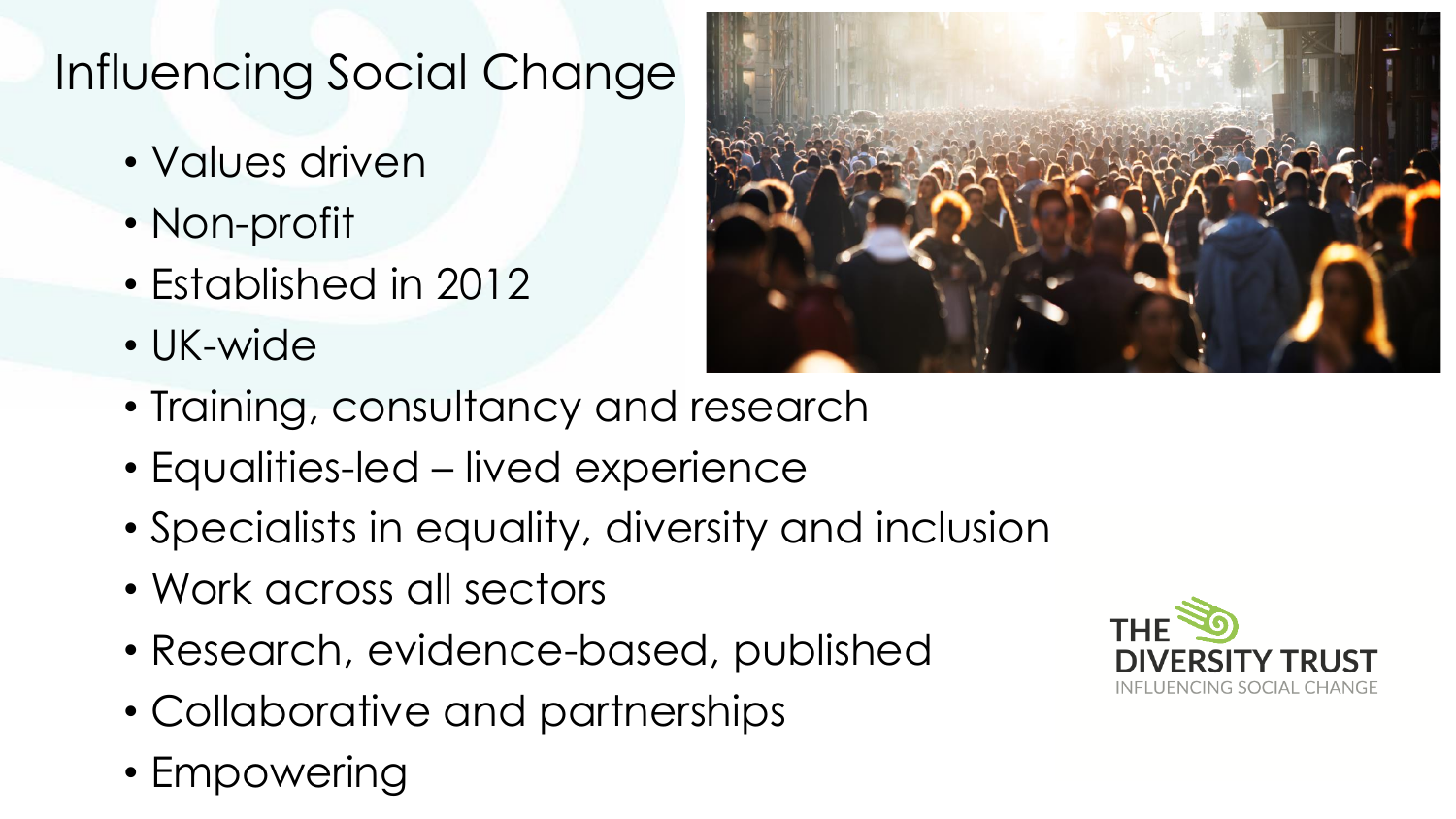

Meet the Team

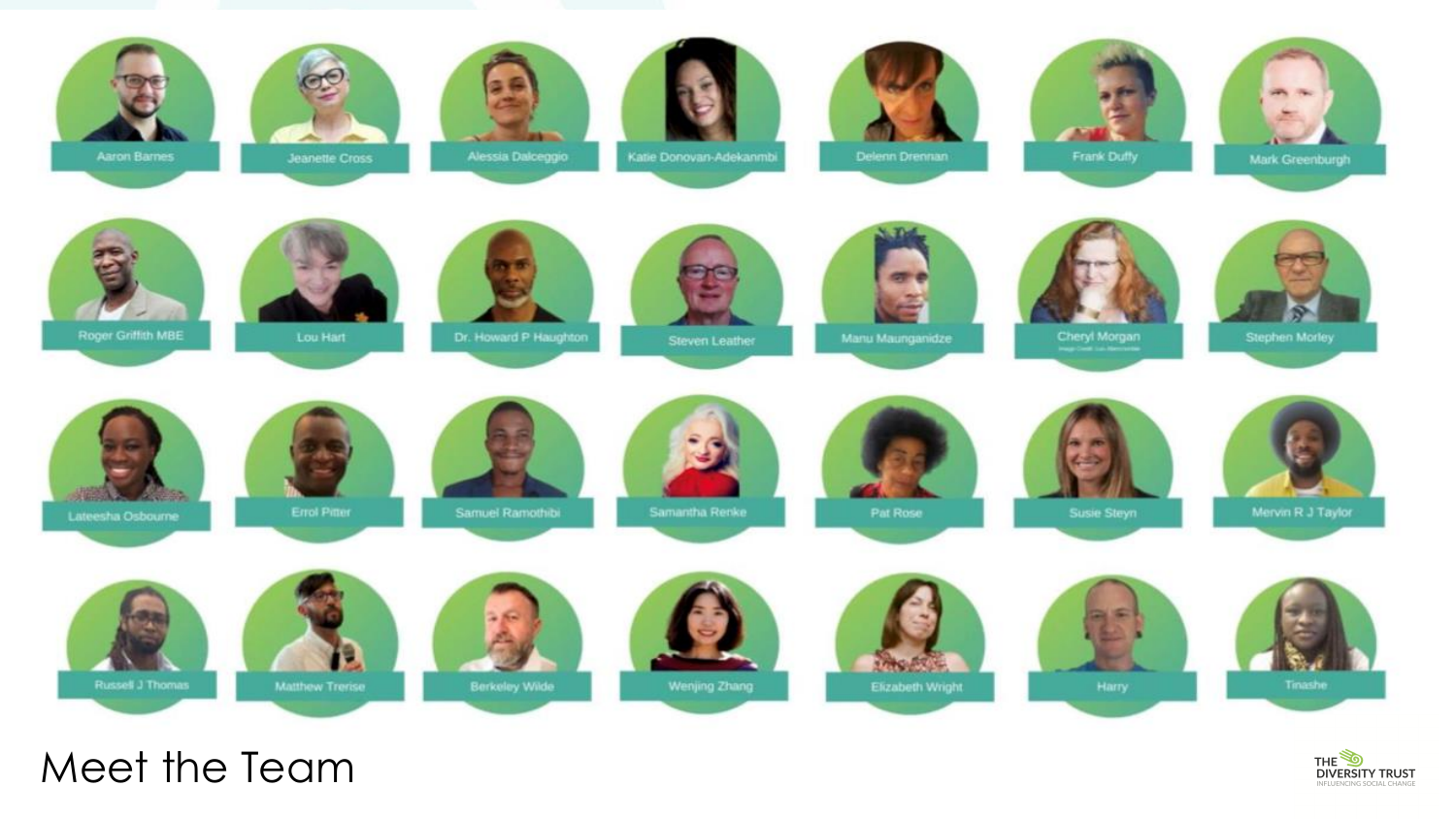# Berkeley Wilde

- Came out as a gay man in the 1980's
- Impact of HIV & AIDS
- Working in equalities for 30-years
- Locally, nationally and internationally
- Background in health inequalities including mental health, substance misuse, domestic violence and abuse and youth work
- Stonewall UK Education Role Model
- Winner of the Ann Wood Award Outstanding Contribution to Tackling Domestic Violence and Abuse (2016)
- Bristol Happy City List (2017)
- Bristol Diversity Awards Role Model Nominee (2018 and 2019)
- Winner of Outstanding Contribution Award (2020)
- Nominated Lifetime Achiever Award National Diversity Awards (2021)

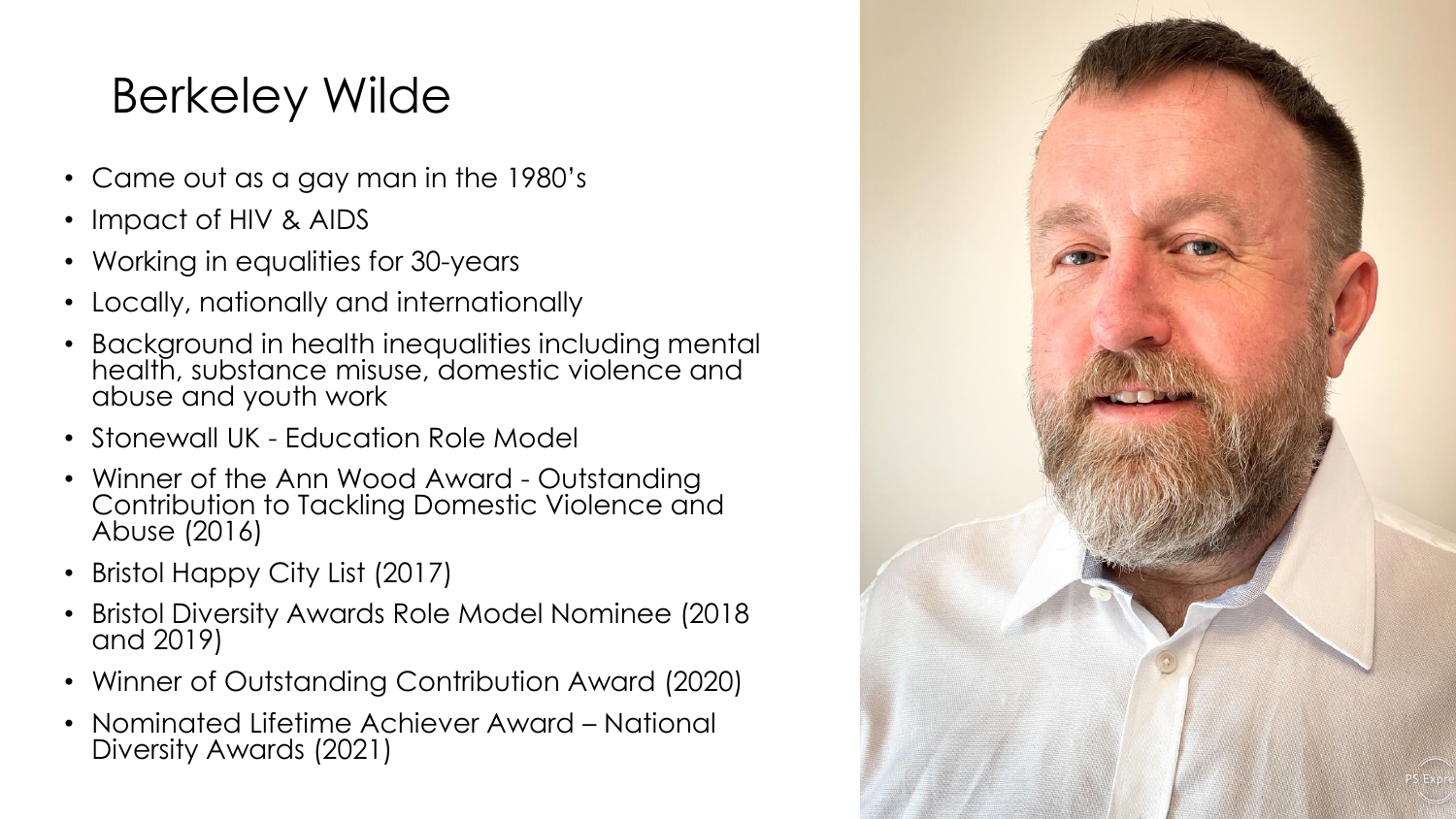

## Other Courses

- Accessible Information Standards
- Achieving Cultural Competence
- Autism Neurodiversity Awareness
- Black, Asian & Minority Ethnic Talent
- Building Resilience Against Adversity
- Disability Awareness Training
- Diversity in Practice LGBT+
- Equality, Diversity, Equity & Inclusion
- Gender Awareness
- Inclusive Leadership
- It's About Race 1-8
- Managing & Mitigating Bias
- Safeguarding Children & Young People
- Sporting Mindset Building Effective Teams
- Speak Up and Speak Out!
- Unconscious Bias
- Transgender Awareness
- Understanding Domestic Violence & Abuse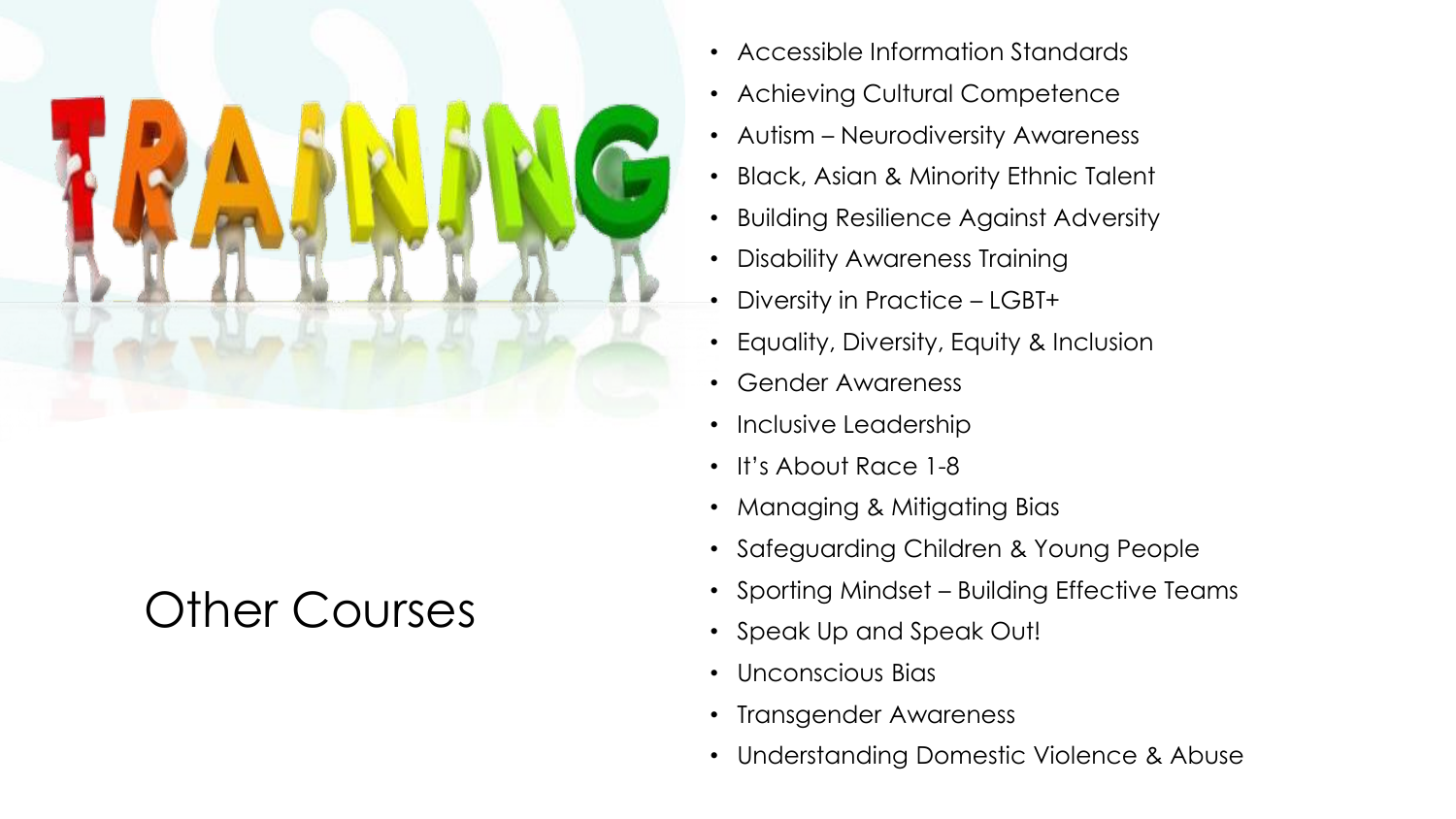#### Our recent journey..

- March 2020 National Lockdown
- Impact Black Lives Matter and George Floyd
- #MeToo and Trans Lives Matter
- Hiring talent
- Developing the team
- New programmes launched
- Winning new clients across all sectors nationally and globally
- Increase in demand and turnover
- Global influencers
- Sponsorship and donations
- Reach
- Media



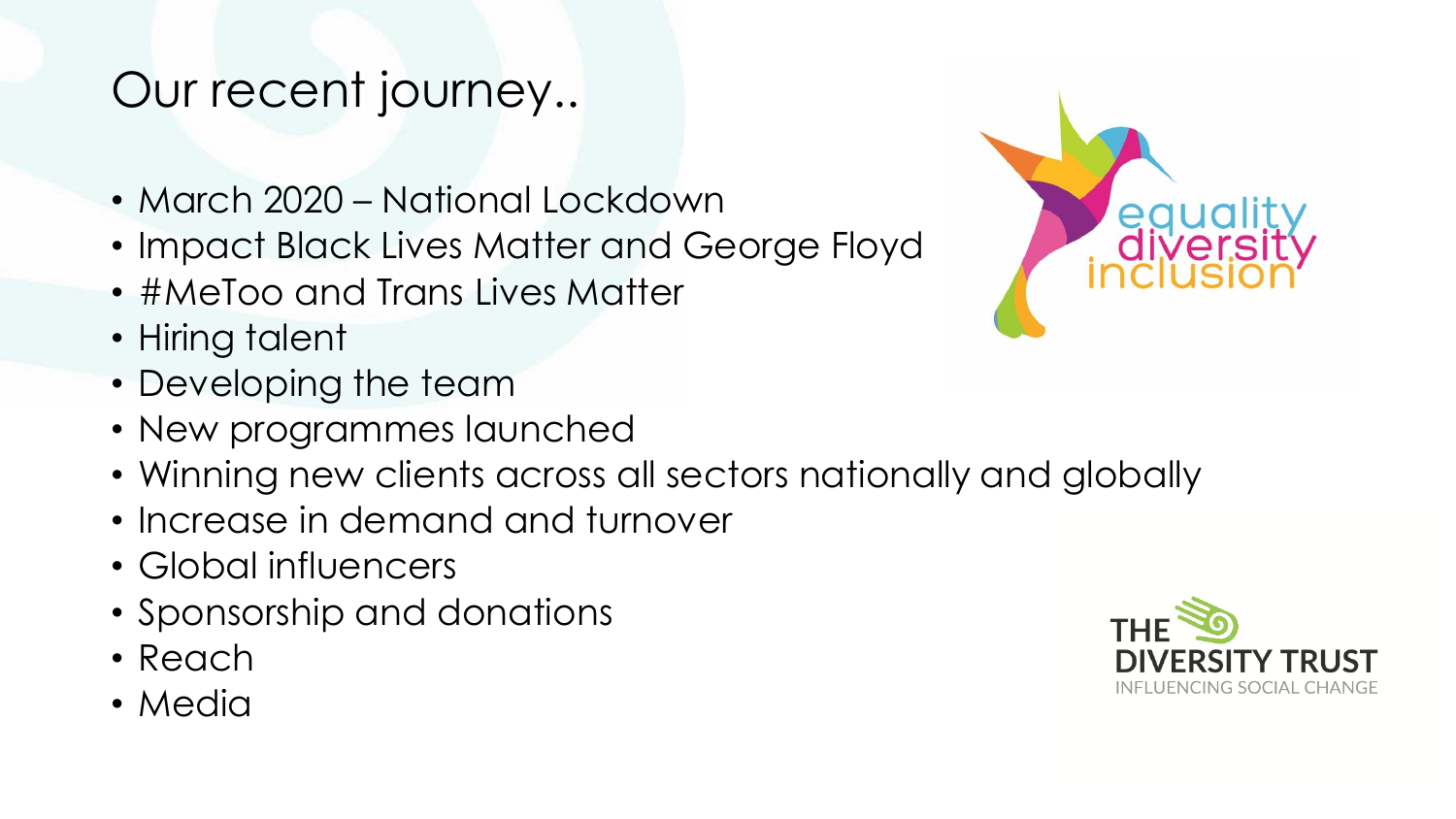#### Lessons Learned

- Trust in the process
- If you build it they will come
- Global events have a direct impact
- Tech for good
- You can't do everything yourself outsource
- Sometimes the unexpected happens
- Look internally as well as externally
- Look back as well as forward